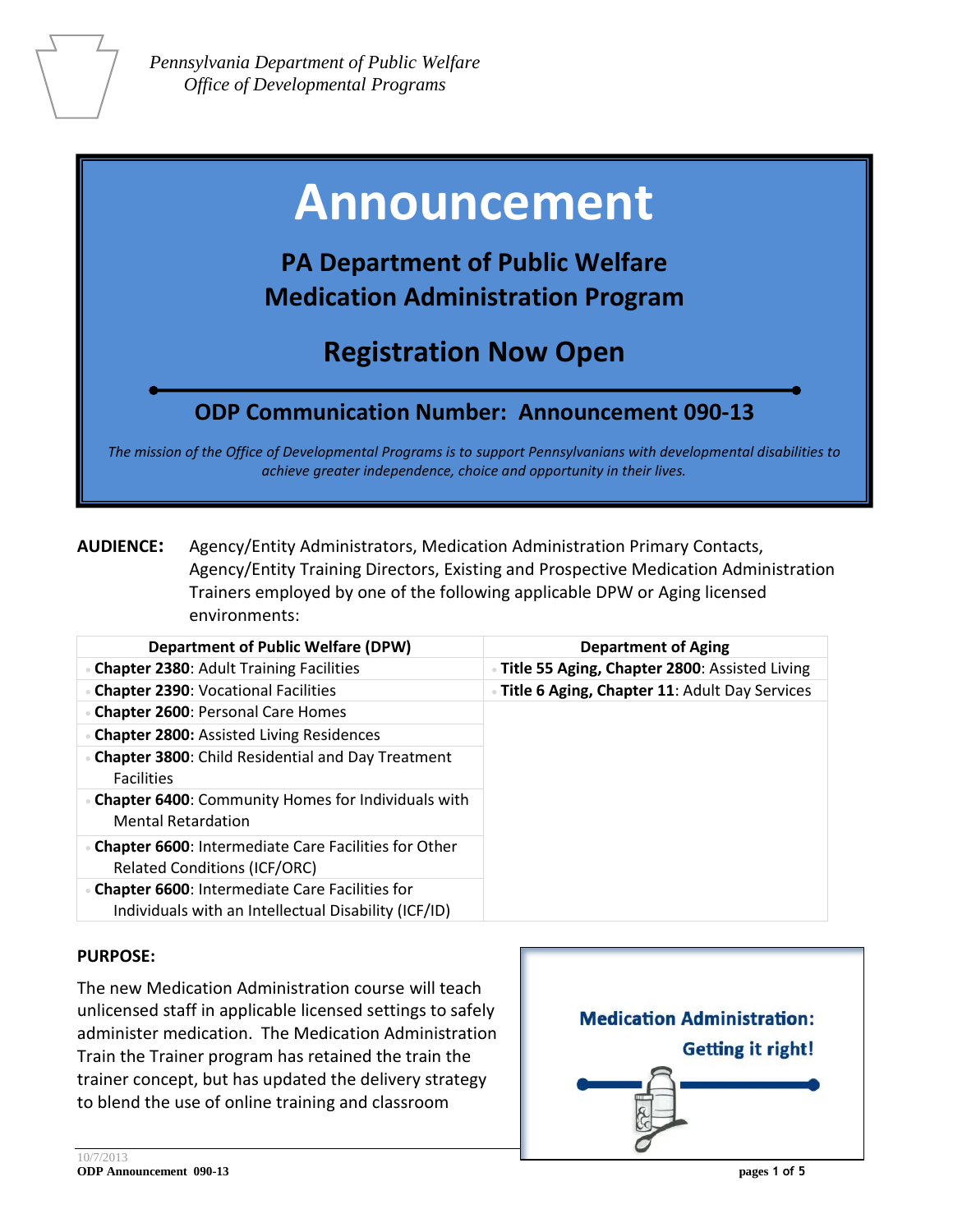learning. New and existing trainers can register online at the Medication Administration Program website at: [http://medsadmin.tiu11.org/,](http://medsadmin.tiu11.org/) on October 1, 2013.

#### **DISCUSSION**

Below is the new delivery strategy for the Medication Administration Train the Trainer course. A visual representation of the information presented below is contained in the [process flow](http://documents.odpconsulting.net/alfresco/d/d/workspace/SpacesStore/274d9ea2-b3ba-47aa-a44c-a9053a753313/Med_Admin_Process_Flow_Appendix.pdf) appendix.

| <b>MEDICATION ADMINISTRATION PROGRAM</b>                       |                                                                                                                                                                                                                                                                                                                                                                                                                                                                                                                                                                                                                                                                                                                                                                                                                                                                                                                                                                                                                     |
|----------------------------------------------------------------|---------------------------------------------------------------------------------------------------------------------------------------------------------------------------------------------------------------------------------------------------------------------------------------------------------------------------------------------------------------------------------------------------------------------------------------------------------------------------------------------------------------------------------------------------------------------------------------------------------------------------------------------------------------------------------------------------------------------------------------------------------------------------------------------------------------------------------------------------------------------------------------------------------------------------------------------------------------------------------------------------------------------|
| <b>STEP 1:</b><br><b>Registration</b>                          | SNAPSHOT to the NEW APPROACH to TRAINING<br>Create Profile or Login to existing profile on Medication Administration website.<br>$\bullet$<br>Update Profile, if needed.<br>$\bullet$<br>Complete application whether a new trainer candidate or recertifying trainer.<br>$\bullet$<br>Make online payment<br>$\bullet$<br>Receive email confirmation (registration and payment) and instructions to access and complete<br>$\bullet$<br>online coursework.                                                                                                                                                                                                                                                                                                                                                                                                                                                                                                                                                         |
| <b>STEP 2:</b><br><b>Complete Online</b><br><b>Course Work</b> | Complete 11 online lessons (webcasts with written transcripts), 10 of which have quizzes to be<br>$\bullet$<br>completed.<br>Quizzes for each lesson become available when the trainer candidate reaches the end of the<br>$\bullet$<br>lesson. Trainer candidates will have two attempts to pass (score 80% or greater) each quiz.<br>Once all lessons and quizzes are successfully completed, online testing becomes available.<br>$\bullet$<br>Online testing = multiple choice and written documentation exams<br>$\bullet$<br>Once online testing is successfully completed, registration for the face to face training becomes<br>$\bullet$<br>available (Move to Step 3).<br>If online testing is not successfully completed, trainer candidates will have a second opportunity<br>$\bullet$<br>to view the online lessons and complete the online testing.<br>Successful completion of the online lessons, quizzes and testing must be completed within 3<br>$\bullet$<br>months of payment for the course. |
| <b>STEP 3:</b><br><b>Attend Classroom</b><br><b>Training</b>   | Registration and attendance at the face to face training must be completed within 6 months of<br>$\bullet$<br>successfully completing the online course work and testing.<br>Registration confirmation message and material to prepare for the classroom presentation<br>$\bullet$<br>emailed to trainer candidates.<br>The face to face training includes a presentation by trainer candidates and content for training<br>$\bullet$<br>students back at the provider. Once the face to face training is successfully completed, the<br>trainer candidate is able to complete the final online lesson, Training, Testing and Monitoring.<br>(Move to Step 4).<br>If the trainer candidate does not successfully complete the face to face training, then he/she will<br>$\bullet$<br>have a second opportunity to attend the face to face training (without additional payment).                                                                                                                                   |
| <b>STEP 4:</b><br><b>Certification</b>                         | Complete Lesson 12: Training, Testing and Monitoring.<br>$\bullet$<br>Once the final lesson is successfully completed, the trainer candidate is certified and his/her<br>$\bullet$<br>certificate becomes available online. Additional materials and resources will also become<br>available online to the trainer at this time. Trainer candidates will have 60 days from successful<br>completion of the face to face training to complete Lesson 12.                                                                                                                                                                                                                                                                                                                                                                                                                                                                                                                                                             |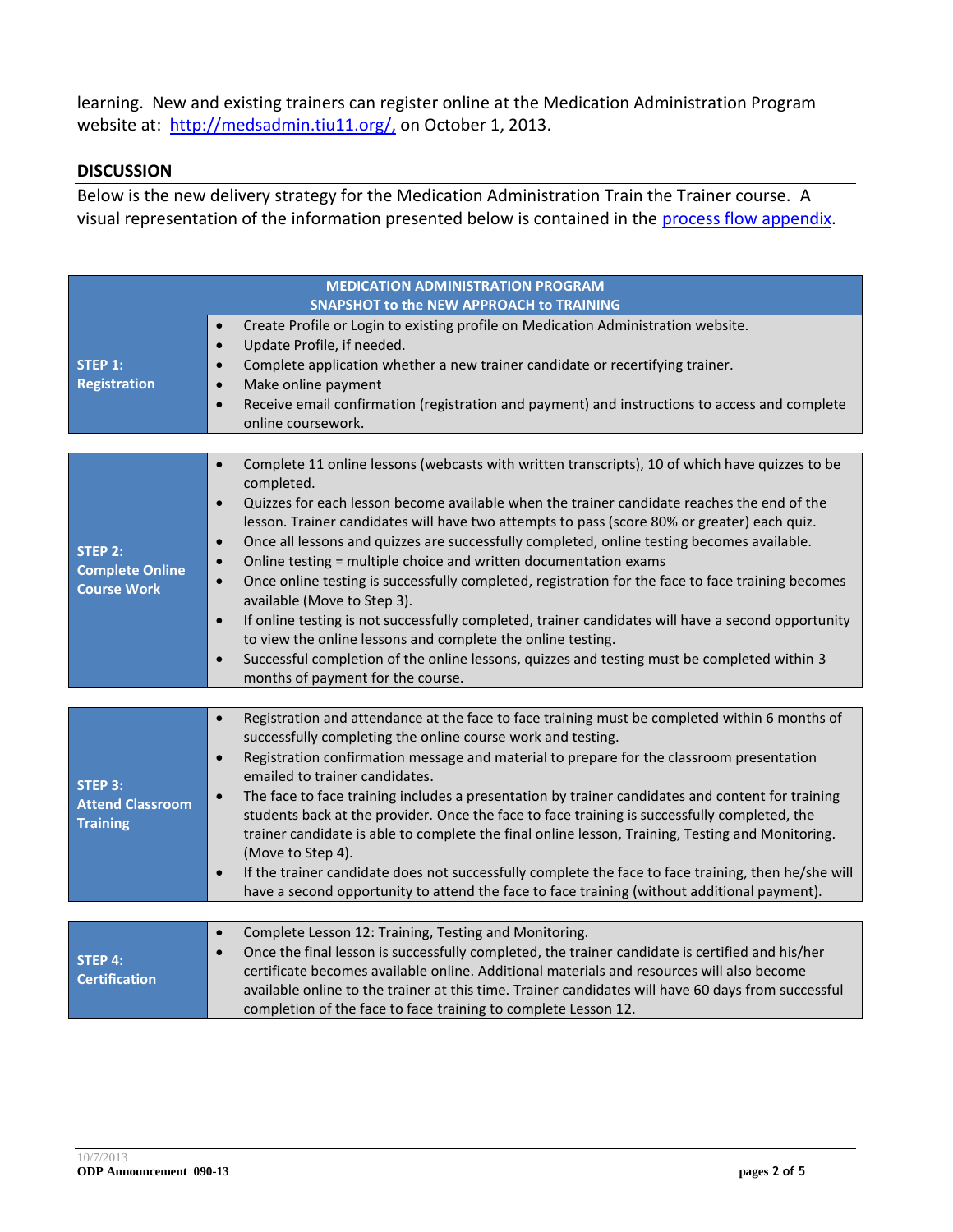#### **Additional Information:**

#### *New Look to the Website:*

There is a new look to the [Medication Administration Program website.](http://medsadmin.tiu11.org/) The new look is designed to help you navigate to online registration, online courses and other valuable supports and resources with ease. The website will also provide you with current information, announcements, and materials related to the Medication Administration Program.

#### *New Course:*

Only trainers who have been certified in the new course can teach the new course to students. In order to be certified, trainers must take the new DPW Medication Administration course. Certified trainers cannot certify or train other trainers in the new course Medication Administration Train the Trainer course.

#### *Pilot Project*

During the summer of 2013, the new Medication Administration Train the Trainer course was piloted by new and certified trainers. The pilot participants tested each step of the new course including online registration, online payment, online course work and testing, and the face to face classroom training. The pilot participants provided feedback in all areas of the new course which was used to improve the experience for course participants.

#### *Online Registration and Payment*

The medication administration program has offered online registration since August 2011. Enhancements to the registration process have been made that include a more efficient registration process, enhanced instructions, and online payment. During the registration process, individuals can create and update their profile (i.e. address, phone number, etc.).

In addition, the agency or entity Primary Contact will verify employment and make the online payment for the trainer candidate through PayPal or by using a credit card. Once online payment is received, *immediate* confirmation of the individual's registration occurs and the individual can begin the online course work. For the upcoming training year, there will be no changes in the cost for the Train the Trainer program.

#### *Online Lessons and Quizzes*

Online lessons have been designed to teach unlicensed staff what they need to know in order to administer medication. The Medication Administration Train the Trainer course continues to provide participants who successfully complete the course to become certified trainers for their agency or entity who can teach unlicensed staff to properly administer medication, monitor unlicensed staff who administer medication, teach Practicum Observers to assist with the monitoring of unlicensed staff who give medication and monitor Practicum Observers who assist with the monitoring of unlicensed staff who give medication.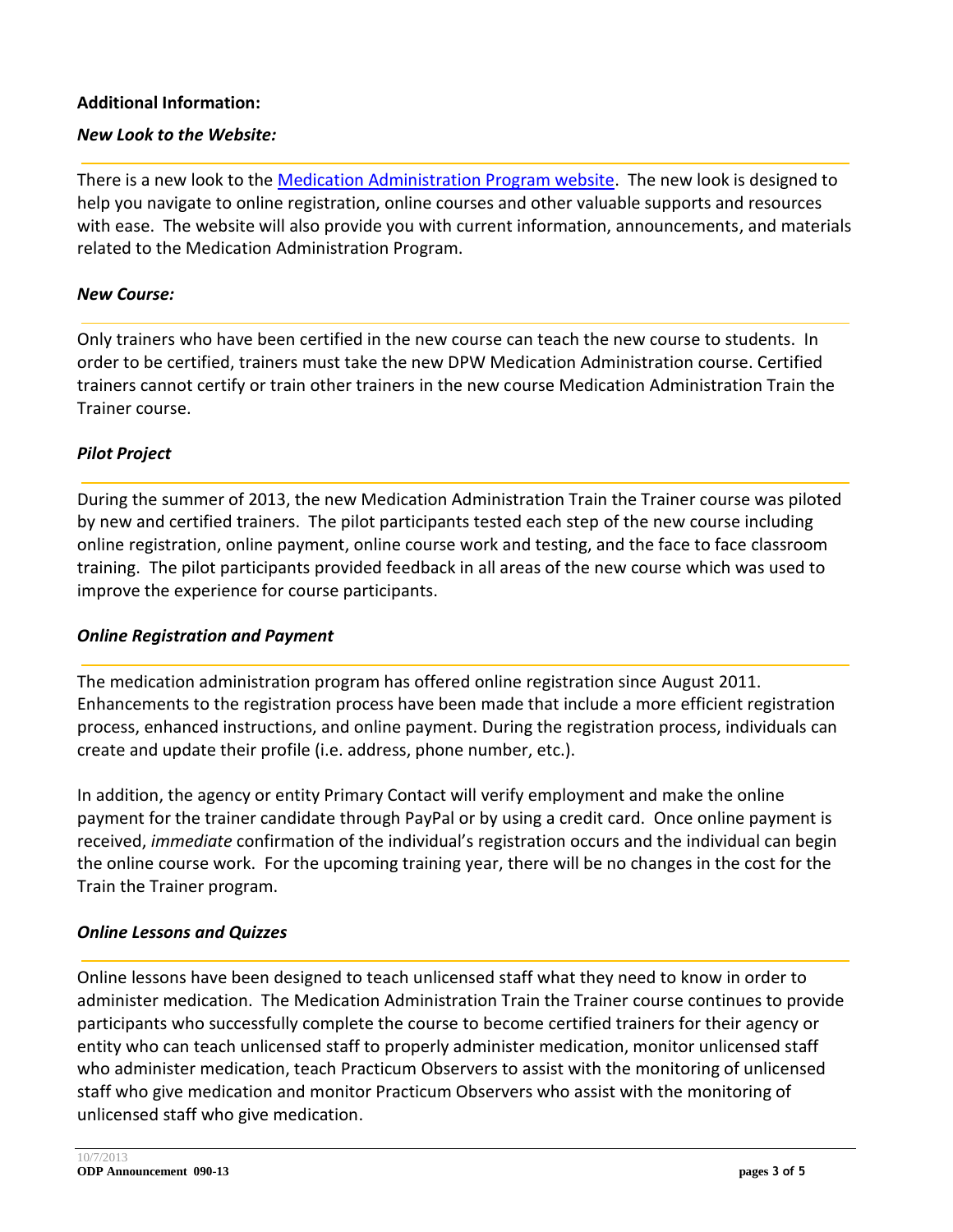In addition, each online lesson is supported by an online quiz that evaluates real time learning. Each individual has two attempts to successfully complete each quiz. The passing score for each quiz is 80%. As the individual successfully completes each lesson and quiz, he/she will progress to the online post-test.

#### *Online Post-test*

The online post-test will be completed by the trainer candidate prior to registering for the face to face classroom training. The online post-test consists of a multiple choice exam and the written documentation exam which is in four parts. The trainer candidate has two attempts to successfully complete the online post-test. Once the trainer candidate has successfully completed the online examination, he/she can register for the face to face classroom training.

#### *Face to Face Classroom Training*

The face to face classroom training serves to reinforce the medication administration course and the principle responsibilities of a certified trainer. The face to face classroom training also provides the trainer candidate the opportunity to demonstrate their presentation skills. During the classroom session, the trainer candidate will receive a trainer's manual and other important resources. These resources will help guide the classroom training back at the provider and be a valuable resource for the certified trainer.

Face to face classroom trainings will be regularly scheduled during the calendar year and available statewide. Once you have registered to attend the face to face classroom session, you can view your confirmation letter online. The confirmation letter provides you with details for the classroom session including the start and end time of the classroom training, what to bring with you to class, etc. A trainer candidate will also receive an assignment where they will be required to conduct a presentation in class as part of the classroom activity.

#### *Online Post-training Materials*

Once the trainer candidate has successfully completed the online course work, post-tests, and the face to face classroom training, he/she will complete the final online lesson, titled "Training, Testing and Monitoring".

#### *Certification*

Once the trainer candidate has completed all course requirements, he/she will have access to his/her certificate and be certified for a period of three (3) years from the date of course completion.

#### *Recertification*

The new Medication Administration Train the Trainer Course is designed for Initial Training and recertification for existing trainers. Payment for recertification will be completed online and at the